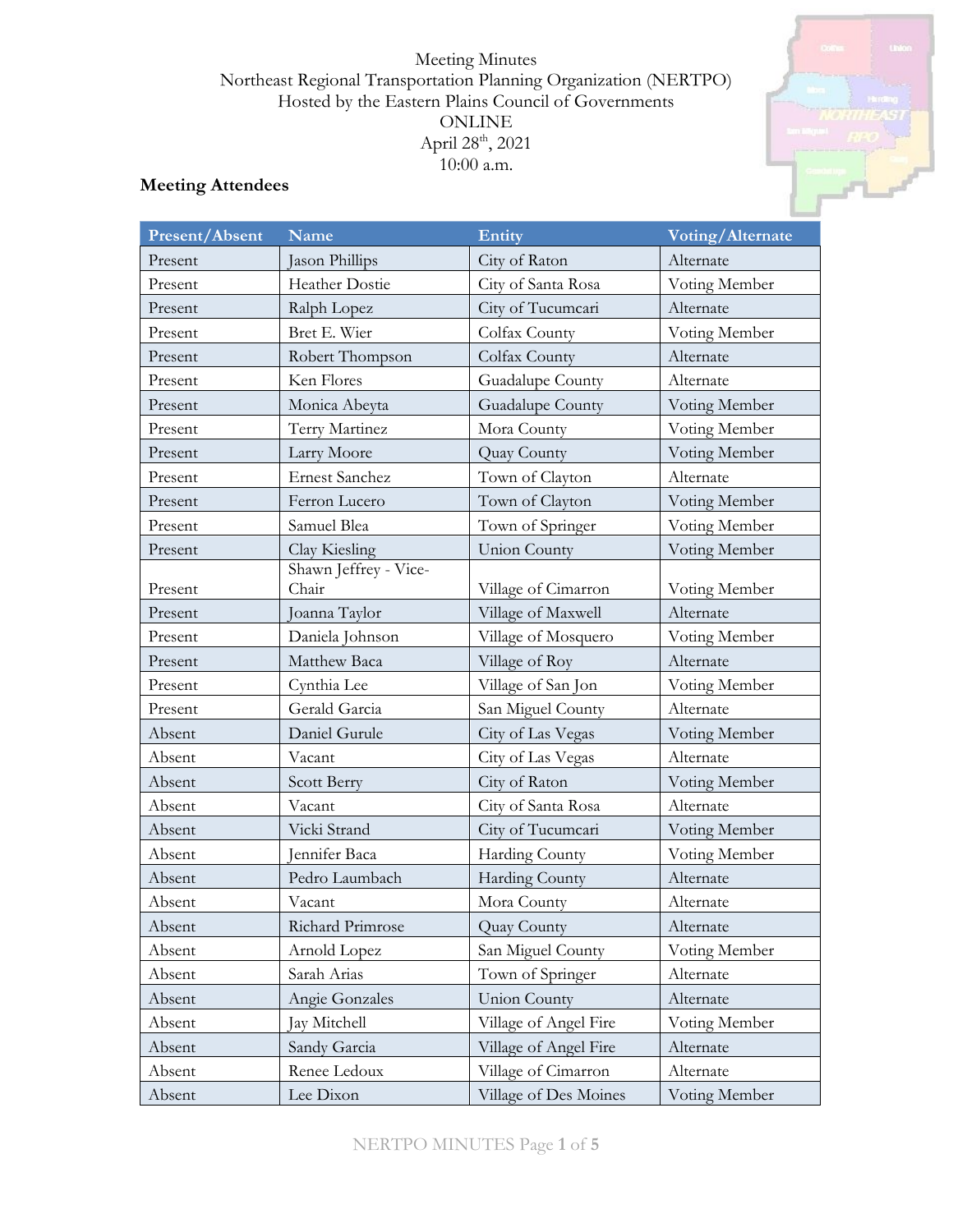|        |                       |                        |               | <b>Linken</b> |
|--------|-----------------------|------------------------|---------------|---------------|
| Absent | Scott Warner          | Village of Des Moines  | Alternate     |               |
| Absent | Mary Berglund         | Village of Eagle Nest  | Alternate     | Harding       |
| Absent | Richard Cordova-Chair | Village of Eagle Nest  | Voting Member |               |
| Absent | Diane Brown           | Village of Folsom      | Voting Member |               |
| Absent | Mike Schoonover       | Village of Folsom      | Alternate     |               |
| Absent | Lynn Wiseman          | Village of Grenville   | Alternate     |               |
| Absent | Mignon Saddoris       | Village of Grenville   | Voting Member |               |
| Absent | Anita Allen           | Village of House       | Voting Member |               |
| Absent | Sherwin W. Martin     | Village of House       | Alternate     |               |
| Absent | Russell Feerer        | Village of Logan       | Alternate     |               |
| Absent | Scott Parnell         | Village of Logan       | Voting Member |               |
| Absent | Karen Gates           | Village of Maxwell     | Voting Member |               |
| Absent | Connie Cook           | Village of Mosquero    | Alternate     |               |
| Absent | Telesfor Benavidez    | Village of Pecos       | Voting Member |               |
| Absent | Vacant                | Village of Pecos       | Alternate     |               |
| Absent | Donna Sue Milson      | Village of Roy         | Voting Member |               |
| Absent | Wade Lane             | Village of San Jon     | Alternate     |               |
| Absent | Laudente Quintana     | Village of Wagon Mound | Voting Member |               |
| Absent | Nora Sanchez          | Village of Wagon Mound | Alternate     |               |

### **Planners, NMDOT, and State Agencies**

Raul Rodriguez III – Eastern Plains Council of Governments (EPCOG) Paul Sittig– North Central NM Economic Development District (NCNMEDD) Vincent M Soule – EPCOG Joseph Moriarty, AICP – NMDOT Planning Division Jai Courtney – EPCOG Raymond Mondragon- EPCOG Sandy Chancey- EPCOG Lesah R. Sedillo – NCNMEDD Samantha Sandoval – NMDOT District 4 John Herrera – NMDOT District 4

#### **I. Call to Order**

The Meeting was called to order at 10:03 AM by vice-chair Shawn Jeffrey.

# **II. Pledge of Allegiance/New Mexico State Flag**

The Pledge of Allegiance and the salute to the New Mexico State Flag was led by vicechair Jeffrey.

#### **III. Welcome**

Vice-chair Jeffrey welcomed everyone to the virtual meeting.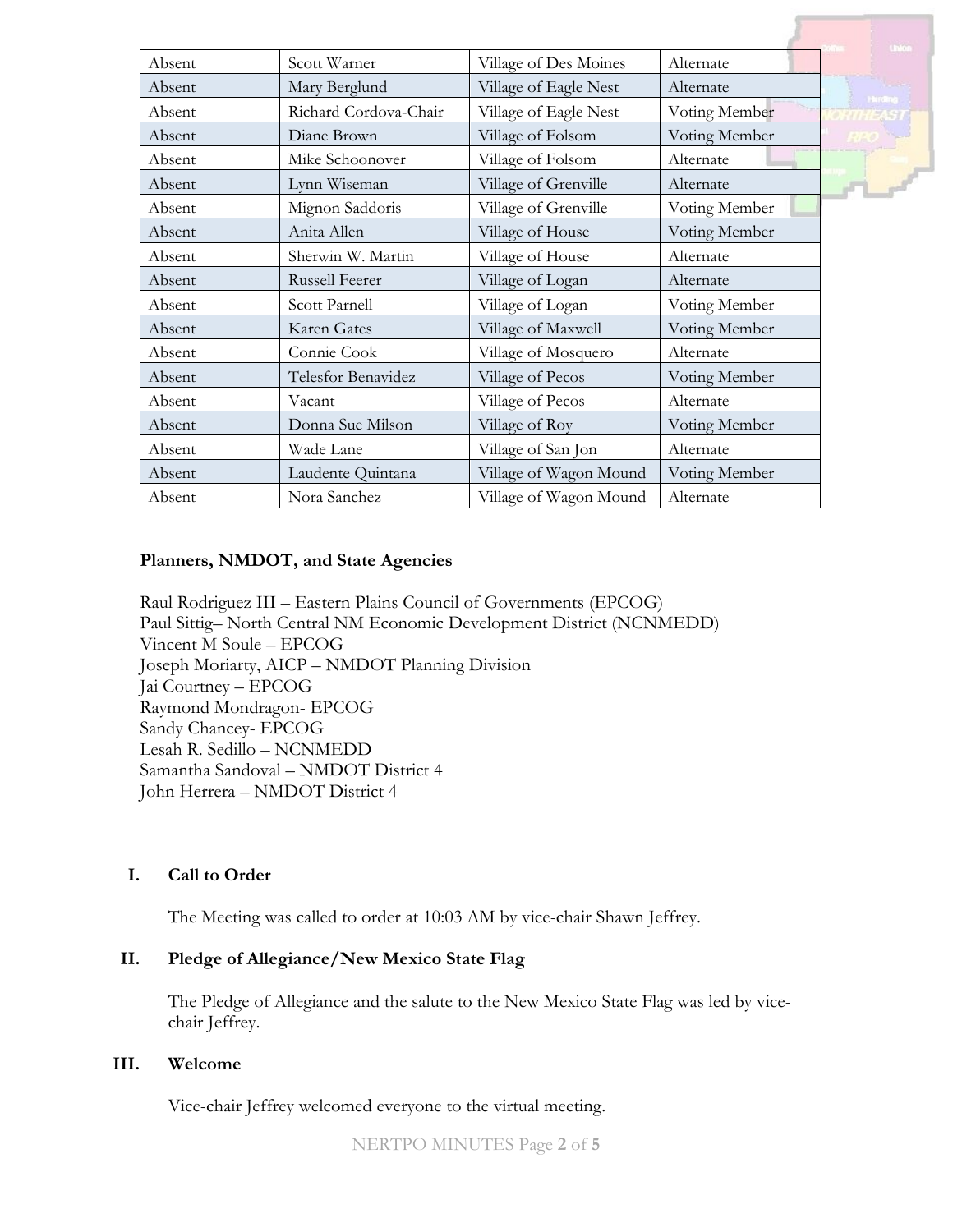Individual introductions were conducted by all in attendance.

# **IV. Approval of Agenda**

Motion to approve the agenda as presented: Jason Philips, City of Raton Second: Cynthis Lee, Village of San Jon With all voting in the affirmative, motion carries.

## **V. Approval of Minutes** (March-EPCOG <Zoom>)

Motion to approve the minutes as presented: Jason Phillips, City of Raton Second: Brett Weir, Colfax County With all voting in the affirmative, motion carries.

- **VI. Discussion: Regional Transportation Plan Updates (NERTPO Planner)** Paul Sittig updated the members of the Regional Transportation Plan being a work in progress and Paul noted that the transportation planners are working on additional materials, and will have more updates in the next meetings, and will distribute draft materials to members in advance. Raul Rodriguez III reminds members to provide confirmed voting members and alternates.
- **VII. Discussion:** Transportation Project Fund Timeline, PFF, Resolution, Cover Letter and Non-NMDOT Bridge Conditions List.
	- Raul Rodriguez III presented the Transportation Project Fund's regulations and guidelines. Raul provided a Transportation Project Fund overview, including eligible project types, funding split and the opportunity for financial hardship. Raul offered to provide financial hardship waiver example. He notes that projects should be completed no later than 30 months of effective date of the grant agreement. Raul also presented the Timeline for the submittal of PFF form deadlines.
	- Raul Rodriguez III asks members if the May meeting can be moved to Tuesday, May 25, 2021, due to a conflict with the special SERTPO meeting for rating and ranking TPF projects. Brett Weir, Larry Moore, and Jason Phillips all support meeting on the  $25<sup>th</sup>$ .
	- Paul Sittig presented an example of the Resolution and Project Prospectus (PFFs) forms required upon submittal of an entity's TPF application packet. He also presented a fillable template for these documents. Mr. Rodriguez shared information about how to obtain these forms on the RTPONM.org website and the availability of these forms on the Meeting Reminders sent out.
	- Raul Rodriguez presented an example of the Cover Letter form that is required upon submittal of an entity's TPF application packet. He also presented a fillable template for this document. Vice Chair Jeffrey asked if MAP and Co-op funds could be used for local match and asked about the option to modify project estimates. Paul said he would look into the option to use different state funds as match. Lesah Sedillo noted that projects could not be modified once signed off by the District, or they'd have to re-evaluate the projects.

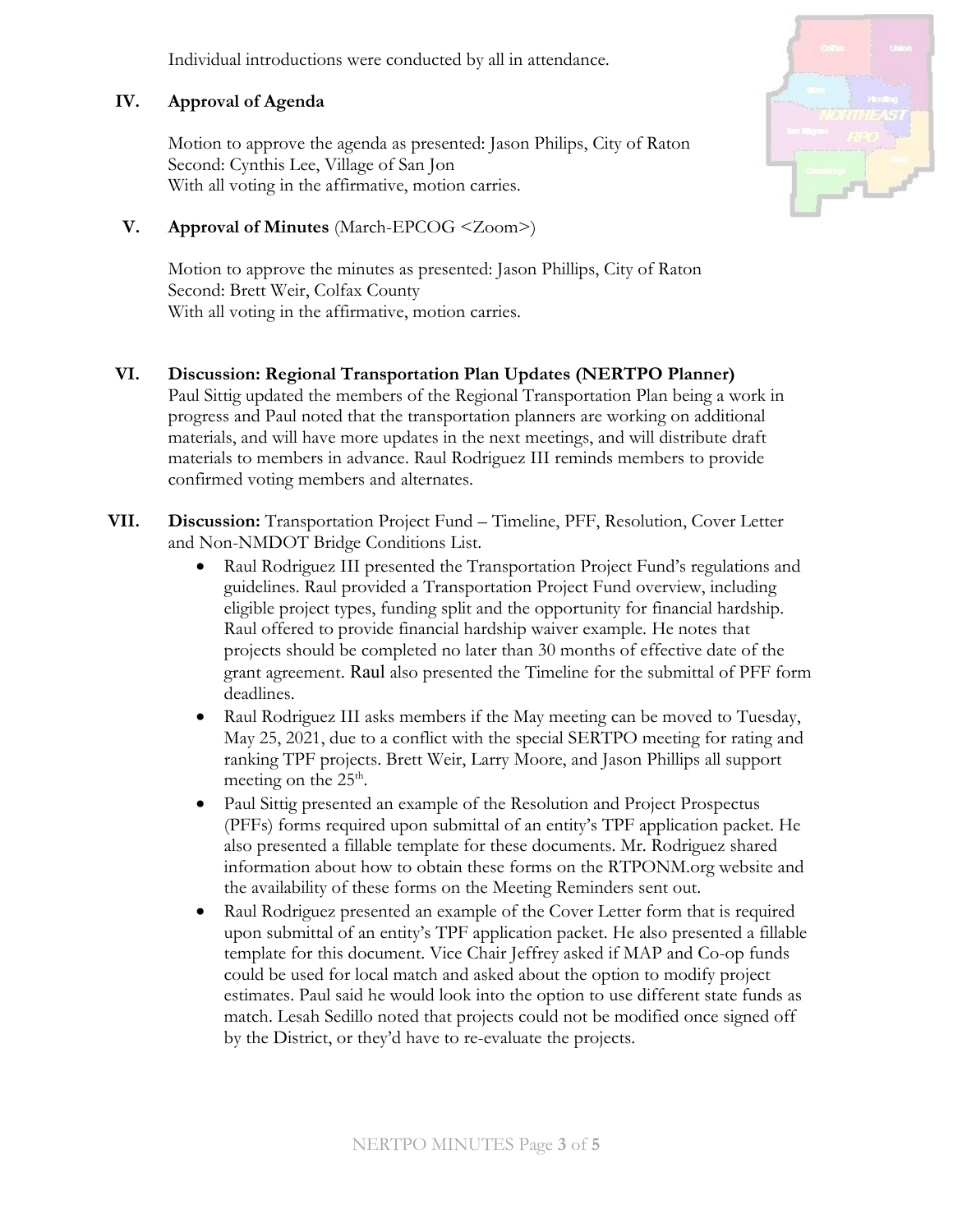# **VIII. Action: Rating and Ranking Criteria Approval (NERTPO Planners)**

Paul Sittig explained the rating and ranking criteria that Steve Fisher and Lesah Sedillo presented in the previous meeting for approval to be used during future rating and ranking.

Motion to approve rating and ranking criteria as presented: Sam Blea, Town of Springer Second: Jason Phillips, City of Raton With all voting in the affirmative, motion carries.

## **IX. Discussion: NMDOT District IV Update**

Samantha Sandoval spoke about the County Road Qualifications, MAP, CO-OP funding and about sending out more information as it becomes available to her. Joseph Moriarty spoke about the tight Transportation Project Fund timeframe. He noted that the timeframe for the consolidated TAP, CMAQ and RTP programs would be released soon, and would provide more time, from May through September.

## **X. Update from the NERTPO Planners/Program Managers – (NERTPO Planners)**

EPCOG's Raul Rodriguez extended a helping hand to all of the member entities in the tightly constricted timeframe regarding the TPF.

NCNMEDD NERTPO Planner Paul Sittig updated the community with training materials.

NCNMEDD Community Development Manager Lesah Sedillo Spoke about the TPF and Capital Bonds updates.

EPCOG's Deputy Director Vincent Soule advised of EPCOG's upcoming jobs fair on May  $12^{th}$ , 2021.

### **XI. New Business**

A. **General Comments and Announcements from NERTPO Members and Public**

Vice-chair Shawn Jeffrey advised of the current projects that her member entity is undertaking.

Jason Phillips of the City of Raton advised of the current projects that his member entity is undertaking.

Larry Moore of Quay County advised of the current projects that his member entity is undertaking.

Colfax County advised of the current projects they are undertaking. Vincent Soule advised of the Ports-to-Plains economic study.

Vice Chairwoman Jeffrey confirmed that May  $25<sup>th</sup>$  is the next meeting date, and June  $23<sup>rd</sup>$  is tentatively the next meeting. Jason Phillips made the motion, Gerald Garcia, San Miguel second.

### B. **Suggested agenda Items for upcoming meetings**

 Vice Chair Jeffrey noted that Open Meetings Act and Bylaws were in conflict and suggested that they could be drafted for review in May, approved in June, unless it could be drafted earlier for review.